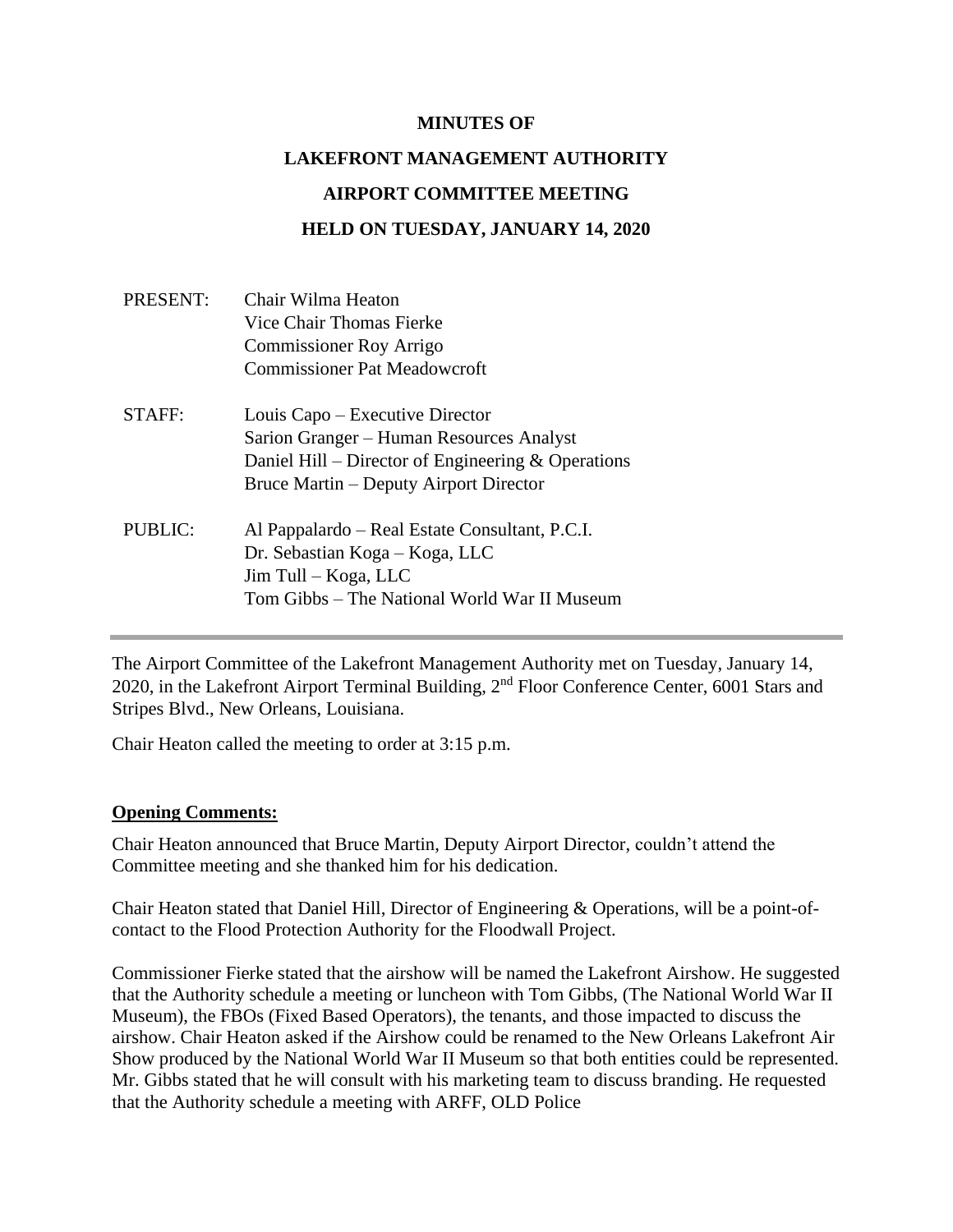Department, and staff every month and two meetings in September to discuss the preparations for the airshow. Mr. Gibbs announced that the airshow will be held on October 9, 2020 – October 11, 2020. Chair Heaton suggested that the Authority schedule a meeting with the National World War II Museum's marketing team to discuss media coverage for the airshow.

### **Motion to Adopt Agenda:**

A motion was offered by Commissioner Fierke, seconded by Commissioner Arrigo, and unanimously adopted, to adopt the amended agenda.

#### **Motion to Approve Minutes:**

A motion was offered by Commissioner Arrigo, seconded by Commissioner Meadowcroft, and abstained by Commissioner Fierke. The minutes of December 10, 2019 were approved.

#### **Public Comments:** None

#### **Airport Director's Report**:

Louis Capo, Executive Director, reported that the Pavement and Marking Rehabilitation for the Runway 18R/36L Project will begin on January 14, 2020 or January 15, 2020 and end in approximately two weeks.

He reported that the electric tie-ins and the AC work is in progress for the Terminal Elevator Project.

Mr. Capo reported that the Williams Hangar's metal window panel installation and the Moffett Hangar roof repairs have been completed.

He stated the paperwork to repair the lights on Stars & Stripes Boulevard with LED lights has been signed.

Commissioner Fierke inquired about the anticipated completion date of the Terminal Elevator project. Mr. Capo responded that the anticipated completion date is the end of March 2020.

#### **Old Business:** None

#### **New Business:**

1) **Discussion regarding proposal submitted by Mr. Jim Tull and Dr. Sebastian Koga for a Helicopter Air Taxi business to lease office space in the Airport Terminal:**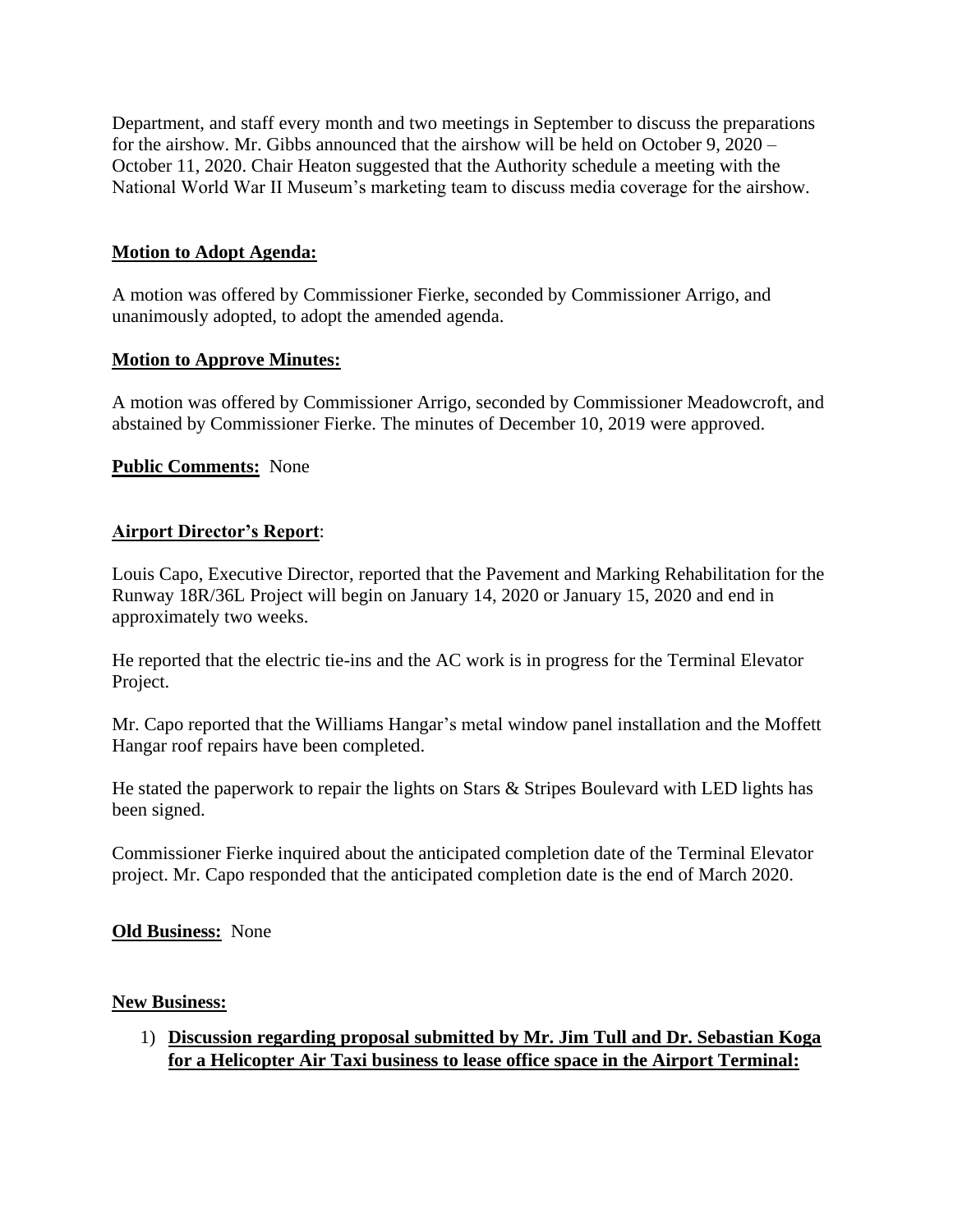Dr. Sebastian Koga, Koga, LLC, stated that he wants his Helicopter Air Taxi business to be based in the New Orleans Lakefront Airport and he requested to be an independent entity from Flightline. Dr. Koga requested over 300 sq. ft. of office space in the Lakefront Airport Terminal Building and the possibility to build a Hangar on the Lakefront Airport premises preferably Southeast of the Air Traffic Control Tower. Chair Heaton suggested that Dr. Koga and Mr. Tull meet with Bruce Martin, Deputy Airport Director, to negotiate a lease that could be recommended to the Board for approval on Thursday, January 23, 2020. Commissioner Arrigo asked if Dr. Koga will occupy the office space once they complete the hangar buildout. Dr. Koga responded that they would utilize both spaces. Mr. Capo inquired about short-term parking for Dr. Koga's helicopter and planes. Dr. Koga responded that they want to park their aircraft around the Terminal or somewhere on the ramp for the short-term.

## 2) **Motion to approve Change Order No.1 in the amount of \$7,000.00 for the contract with DD Construction for the Moffett Maintenance Office Buildout at the New Orleans Lakefront Airport:**

Chair Heaton explained that the Board allocated \$149,000 for the Moffett Maintenance Office Buildout Project and the contractors discovered a few issues that would exceed the approved budget by \$7,000. She stated that the Airport Committee and the Board will have to approve the change order because the Board approved a budget cap of \$149,000 for the project. Commissioner Fierke questioned the additional amount of \$7,000.00. Daniel Hill, Director of Engineering and Operations, responded that \$2,000 of the \$7,000 is for additional demolition. He explained that during demolition a section of walls and ceilings weren't in the scope of work and were deemed a safety hazard. Mr. Hill reported that the Moffett Maintenance Office Buildout Project is 85% complete.

• A motion offered by Commissioner Fierke, seconded by Commissioner Arrigo, and unanimously adopted, to approve Change Order No.1 in the amount of \$7,000.00 for the contract with DD Construction for the Moffett Maintenance Office Buildout at the New Orleans Lakefront Airport.

### 3) **Motion to approve Change Order No. 2 in the amount of \$4,751.67 for the contract with Smith Construction for the Terminal Elevator Project:**

Daniel Hill, Director of Engineering and Operations, stated that the change order is for concrete testing and an elevator transformer. He explained that the owner would be financially responsible for the concrete testing, so a \$398.00 change order is necessary to perform the testing. Chair Heaton asked if the \$398.00 was included in the \$4,751.67 change order. Mr. Hill responded that the amount of the change order is incorrect, ant the correct amount is \$5,149.67. He noted that the \$398.00 is included in the \$5,149.67. Mr. Hill stated that the \$4,751.67 is for a transformer to convert from 480 to 208 in voltage to power the elevator. He reported that the Terminal Elevator project is 40% complete.